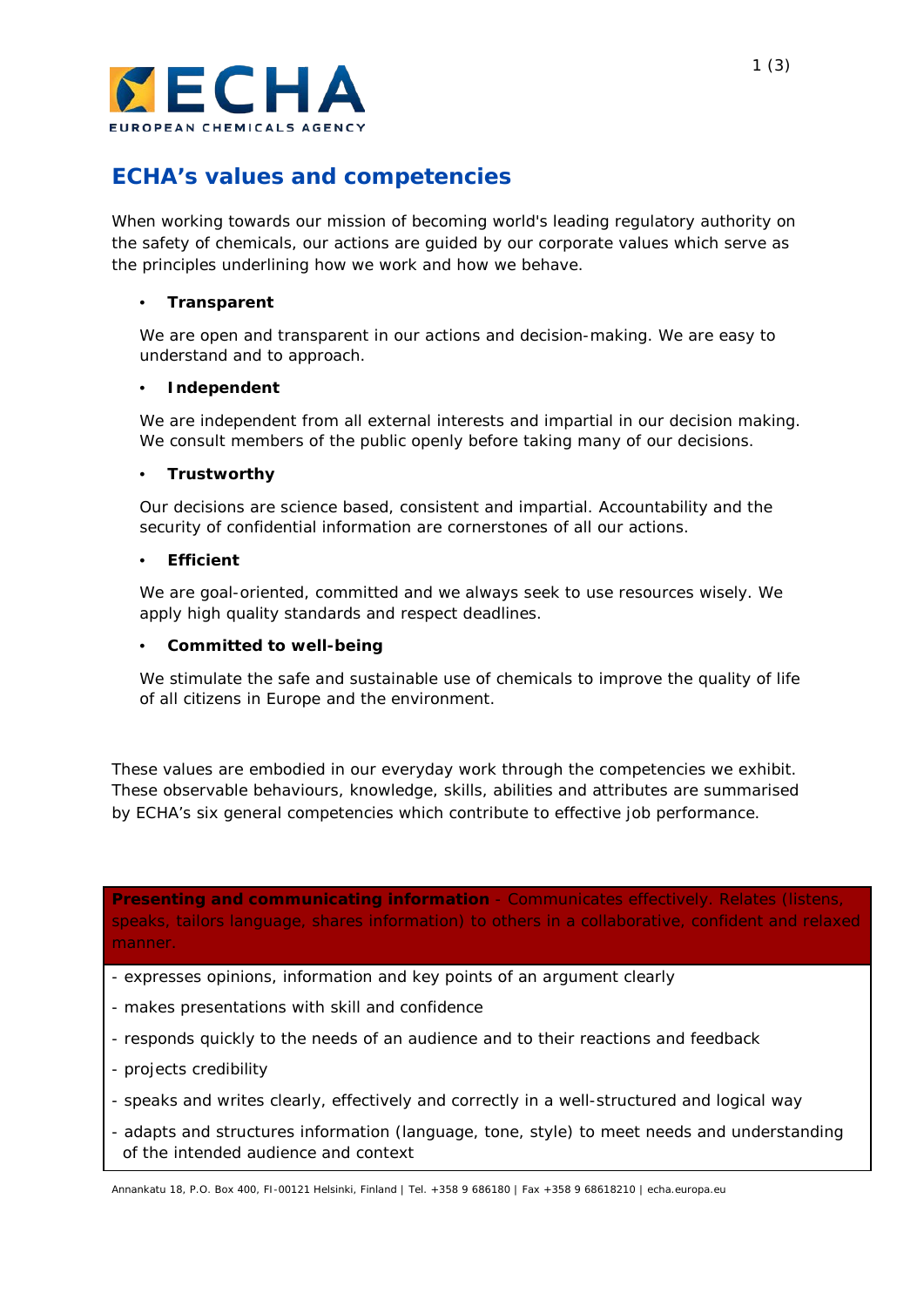

**Analysing and interpreting** - Shows evidence of analytical thinking. Shows an understanding of complex matters and issues. Applies own expertise effectively. Quickly learns new technology.

- applies specialist and detailed technical expertise efficiently
- shares expertise and knowledge with others
- analyses numerical data, verbal data and all other sources of information
- breaks information into component parts, patterns and relationships
- probes for greater understanding of a problem and produces proactively workable solutions
- makes rational judgements from the available information and analysis, examines consequences of intended action
- contextualises the matter examines how one issue may be part of a much larger system

**Learning and researching** – Open to new ideas and experiences. Seeks out learning opportunities proactively. Handles situations and problems with innovation and creativity. Supports organisational change.

- rapidly learns new tasks and quickly commits information to memory
- gathers comprehensive information to support decision making
- shows understanding of newly presented information
- encourages an organisational learning approach (i.e. learns from successes and failures and seeks colleagues and customer feedback, contributes to the learning of colleagues)
- manages knowledge (collects, classifies, and disseminates knowledge of use to the Agency)
- develops job knowledge and expertise through continual professional development

**Delivering results and meeting customer expectations – plans ahead and works in a** systematic and organised way. Follows directions and procedures. Focuses on customer satisfaction and delivers a quality service or product to agreed standards.

- focuses on customer needs and satisfaction, both internally and externally
- monitors and maintains high standards for quality and productivity
- works in a systematic, methodical and orderly way to meet set deadlines
- consistently achieves project goals
- identifies and organises resources needed to accomplish tasks within the expected time, cost, quality and environmental standards
- complies with legal obligations of the role
- follows procedures and policies
- accountable and responsible for successes, and shortcomings

Annankatu 18, P.O. Box 400, FI-00121 Helsinki, Finland | Tel. +358 9 686180 | Fax +358 9 68618210 | echa.europa.eu